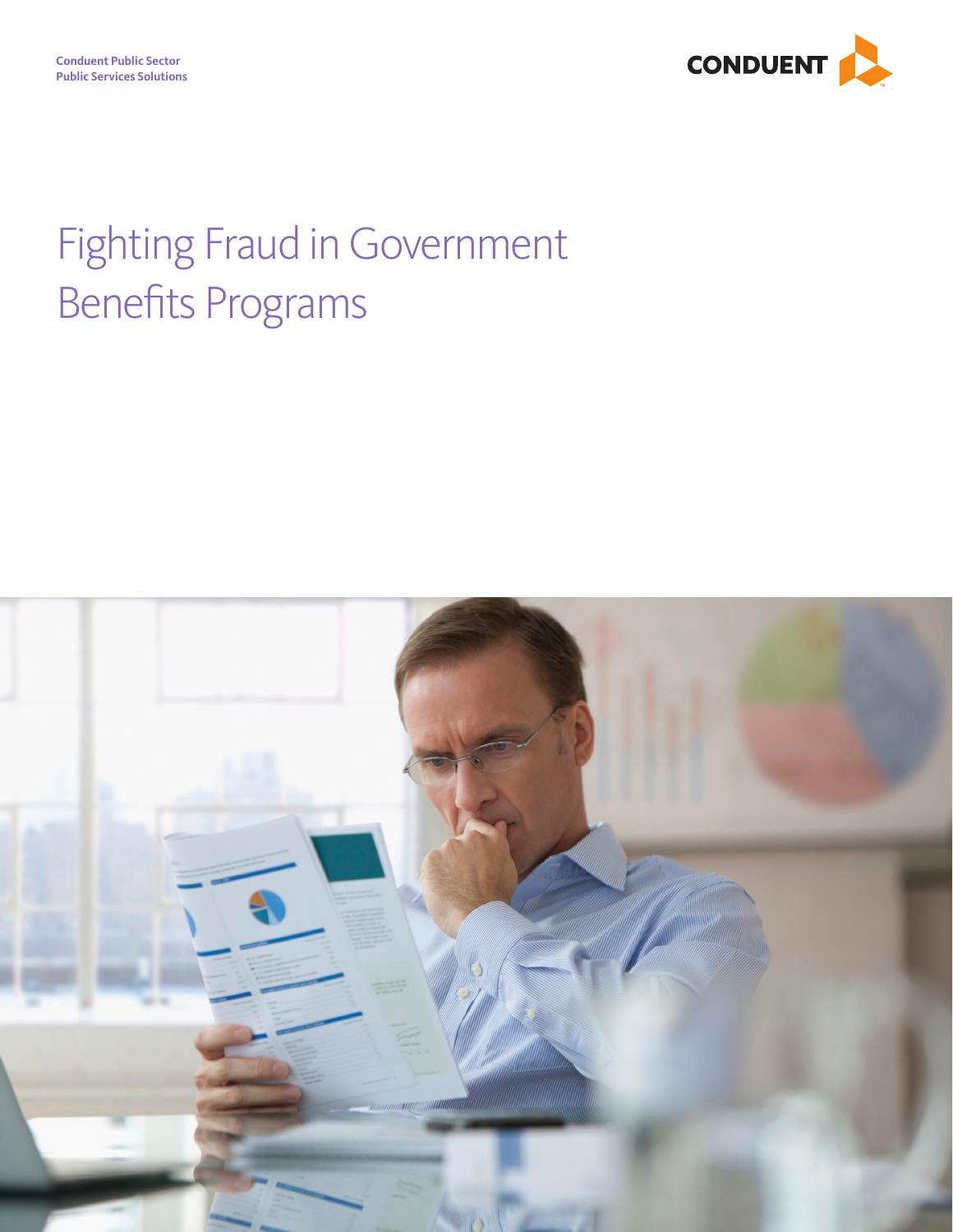#### **Conduent Public Sector Public Services Solutions**



Government benefits programs provide vital assistance to the citizens who need it most. Unfortunately, qualified recipients aren't the only ones who are cashing in.

Every year, these programs lose billions of dollars to fraud, siphoning money away from legitimate recipients and increasing the burden on already-tight government budgets.

In 2011 alone, TANF fraud loss was estimated between \$171 million and \$684 million, with SNAP losses estimated between \$718 million and \$2.8 billion. In 2012, fraud loss for unemployment insurance topped \$993 million. And those numbers are expected to double over the next five years.

While the threat of fraud is nothing new, technology has changed the game. Back in the day of check-based benefits disbursements, forgery and counterfeiting were the main concerns. As government agencies move from paper to Electronic Benefits Transfer (EBT) and branded debit cards, fraud threats become more sophisticated, fueled by international crime rings as well as local, computer savvy predators.

To compound the problem, fraud, waste and abuse schemes are constantly changing. As fast as you can block today's common culprits, new scams are already in progress. Fighting fraud is a continuum. Today's master plan requires the fluidity and expertise to anticipate and protect against tomorrow's challenges.

The word "fraud" is like the word "disease" – a generic term encompassing a vast range of issues. Just as you wouldn't treat a broken arm with antibiotics or strep throat with a cast, you need different approaches for specific programs and types of risk. The combination of tools that works for one agency may not be the right choice for another. That makes things more complicated.

Then, there's the human element; the reason these programs exist in the first place. As much as we all want to eradicate fraud, if state agencies erect too many barriers, they'll make it difficult for valid recipients, many of whom may have physical or mental challenges, to gain access to the help they deserve.

There's no silver bullet, and there's no one-size-fits-all solution. So, what's the answer?

Although nothing can completely stop fraud in government benefits programs, agencies can reduce it through early detection and deflection. Fraud follows the path of least resistance. Much like a burglar bypasses the house with the locked gate and security system for the one with the open window, criminals will always look for the easy money. The key to protecting benefits funds from fraud without alienating your recipients is remaining vigilant and investing in the right combination of data analytics, fraud prevention tools and expertise required to deflect these ever-evolving threats.

As a starting point, this paper provides a high-level overview of some of the most prevalent types of fraud found in government benefits programs today, as well as strategies for detection and prevention.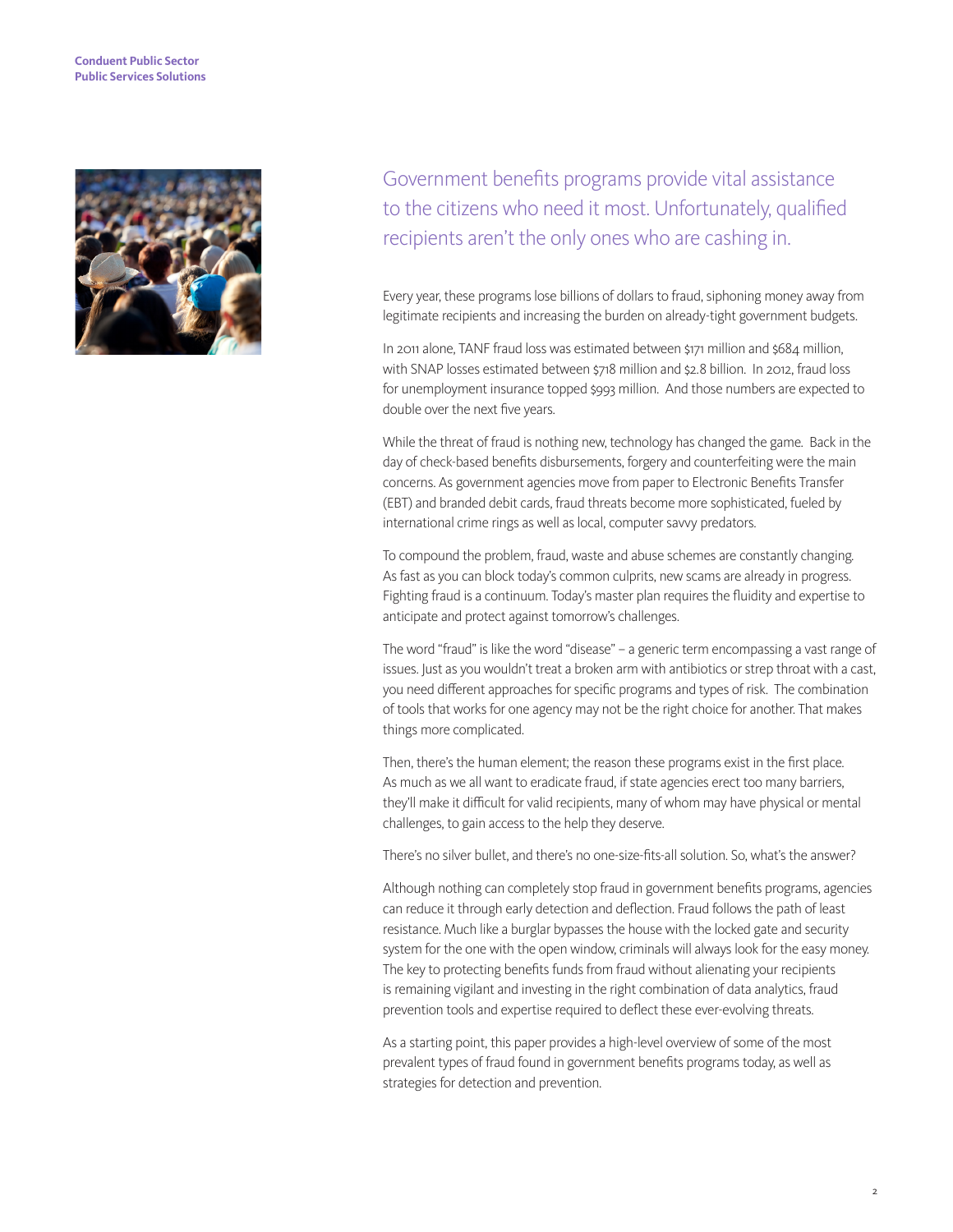#### **Conduent Public Sector Public Services Solutions**



New, knowledge-based authorization (KBA) tools use improved techniques to stop fraud.

### **Authenticating Identity at the Point of Enrollment**

It's impossible to talk about fraud without spotlighting identity theft, a phenomenon that occurs in the U.S. every three seconds, and impacts nearly every type of entitlement program, from SNAP to TANF to unemployment and beyond.

While the concept of individuals using stolen credentials for personal gain is nothing new, social media now makes it easier for criminals to obtain all-important proprietary information. Phishing scams lure people into divulging personal information, passwords and social security numbers to what they believe is a legitimate company or familiar organization. Others fall prey to social engineering, where a new Facebook 'friend' is really a criminal looking for a social networker with a propensity to 'share' too much. Whether identity thieves use one of these tactics, spoof a call or take a dumpster dive, they're uncovering treasure troves of personal data – and using it to illegally enroll in or divert funds from your benefit program.

Whereas, in the past, a drivers' license, address verification, and a correct answer to, "What's your mother's maiden name?" might have been enough to validate a person's identity, today, the answers to those questions are one quick web search away.

The best defense is using sophisticated authentication and validation tools to spot the fakes before they make it into the system.

#### **Sophisticated Authentication and Validation Tools**

New, knowledge-based authorization (KBA) tools, plugged into government contact centers, on-line enrollment sites and IVR systems, use a different technique to weed out the posers. These tools aggregate data to prompt compliant, non-credit-based, "out of wallet" questions to more accurately verify identity.

As the name implies, "out-of-wallet" questions are specific inquiries that can't be answered very quickly by looking through stolen credentials, and are typically something that only the real John Smith or Jane Doe would know. These multiple choice questions could range from, "What color car did you drive in 1998?" to "Which of the following states have you not lived in?" to "Who was your fourth grade teacher?" In addition to these questions, the KBA often throws in a "red herring;" an inquiry that should elicit a "none of the above" answer, if the applicant is really who he or she claims to be. This technique further weeds out the criminals, who typically guess at the correct response.

Based on answers to these questions, combined with other data, these tools use algorithms to automatically "score" the enrollee. Those who score a high percentage move through the enrollment process, while those in the lower percentiles route through additional authentication functions.

This same methodology is also effective in authenticating suspicious "change of address" transactions, to ensure the real benefits recipient is requesting the change. This extra effort is highly effective in deterring theft by making sure the disbursements don't get rerouted into the wrong hands, without inconveniencing people making legitimate requests.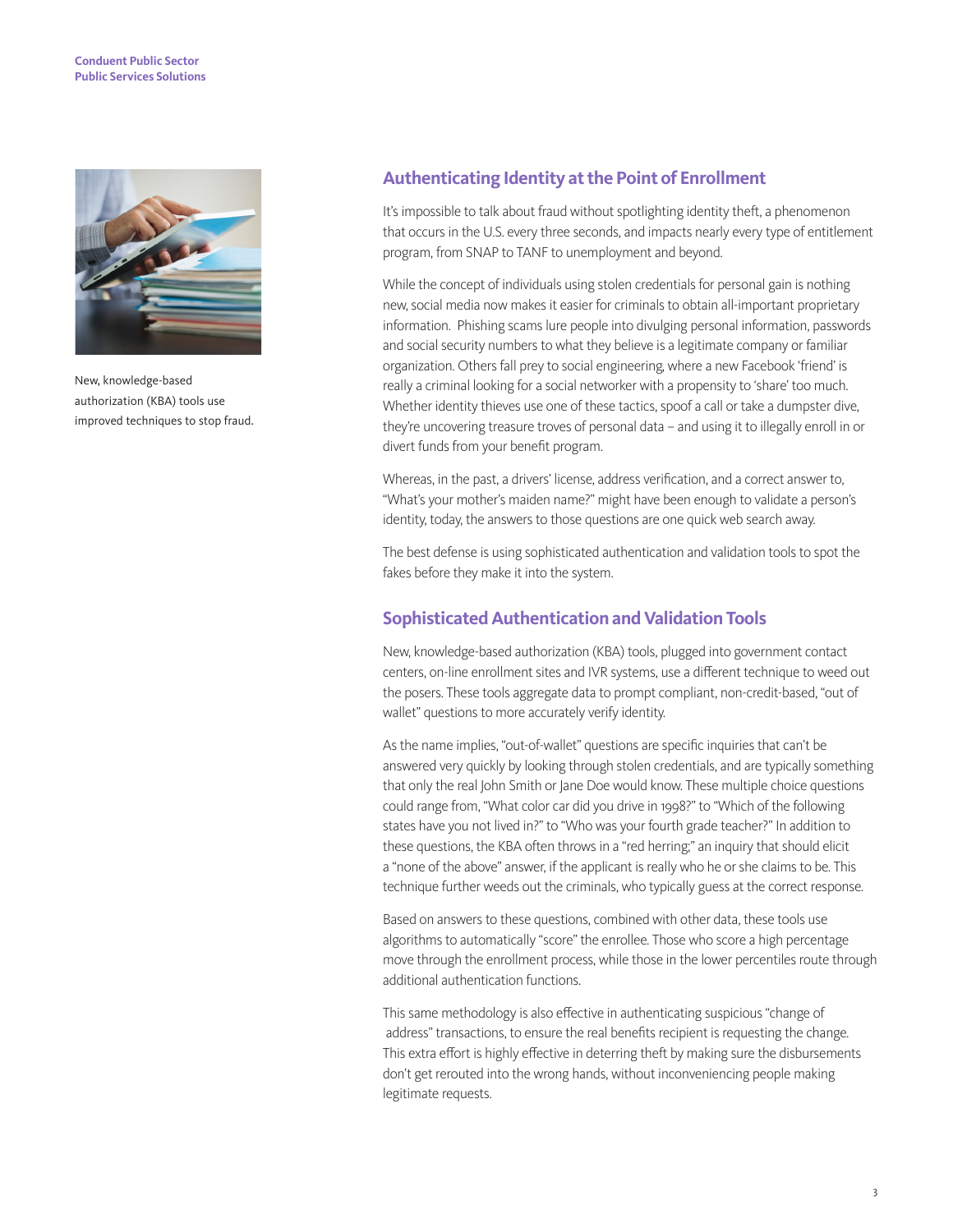### **Automating Eligibility Verification**

Every agency knows that verifying identity is only one facet of the process. Step two is validating whether or not the individual is eligible to receive benefits in the first place.

A hosted enrollment system from a trusted provider automates this verification process, aggregating data from multiple sources to verify assets, employment history and other critical information needed to confirm eligibility. It eliminates manual processes and provides agencies with the necessary documentation to validate recipients more quickly and more accurately.

The ability to aggregate and analyze data in real time at the point of enrollment and throughout the disbursement process is the key to effective fraud mitigation.

## **Keeping Employer and Merchant Fraud at Bay**

Of course, benefits fraud isn't limited to the recipient side. Fictitious "employers" set up mock companies, pay just enough into unemployment to cover employees, then, all of a sudden, multiple "employees" – either members of the owners' family or part of a crime ring – start claiming unemployment benefits totaling far and beyond anything the fraudulent company paid in.

SNAP trafficking, in which unscrupulous merchants pay 50 cents on the dollar to record illegitimate SNAP debits, continues to drain program funds. Government-subsidized daycare operators get stand-ins to inflate the reported number of children they serve. The list goes on and on.

Both up-front verification and ongoing monitoring are essential to finding and cutting off the fraudsters. The same eligibility systems used to authenticate beneficiaries can also vet employers, pulling in documentation from other sources to confirm location, identity and number of employees, and the fact that it's a real business at all.

Many agencies are exploring the use of biometric authentication to prevent fraud in eChildcare programs. Instead of relying on written documentation, operators check in children using a fingerprint reader to validate identity and get an accurate daily count of enrolled beneficiaries. With this methodology in place, operators can't claim 50 children when they're actually caring for 10. This fast, accurate methodology doesn't inconvenience parents or children, and improves accounting for childcare operators.

Biometric authentication and fingerprint readers can also be deployed to validate identity at point-of-sale or enrollment application for a variety of other programs.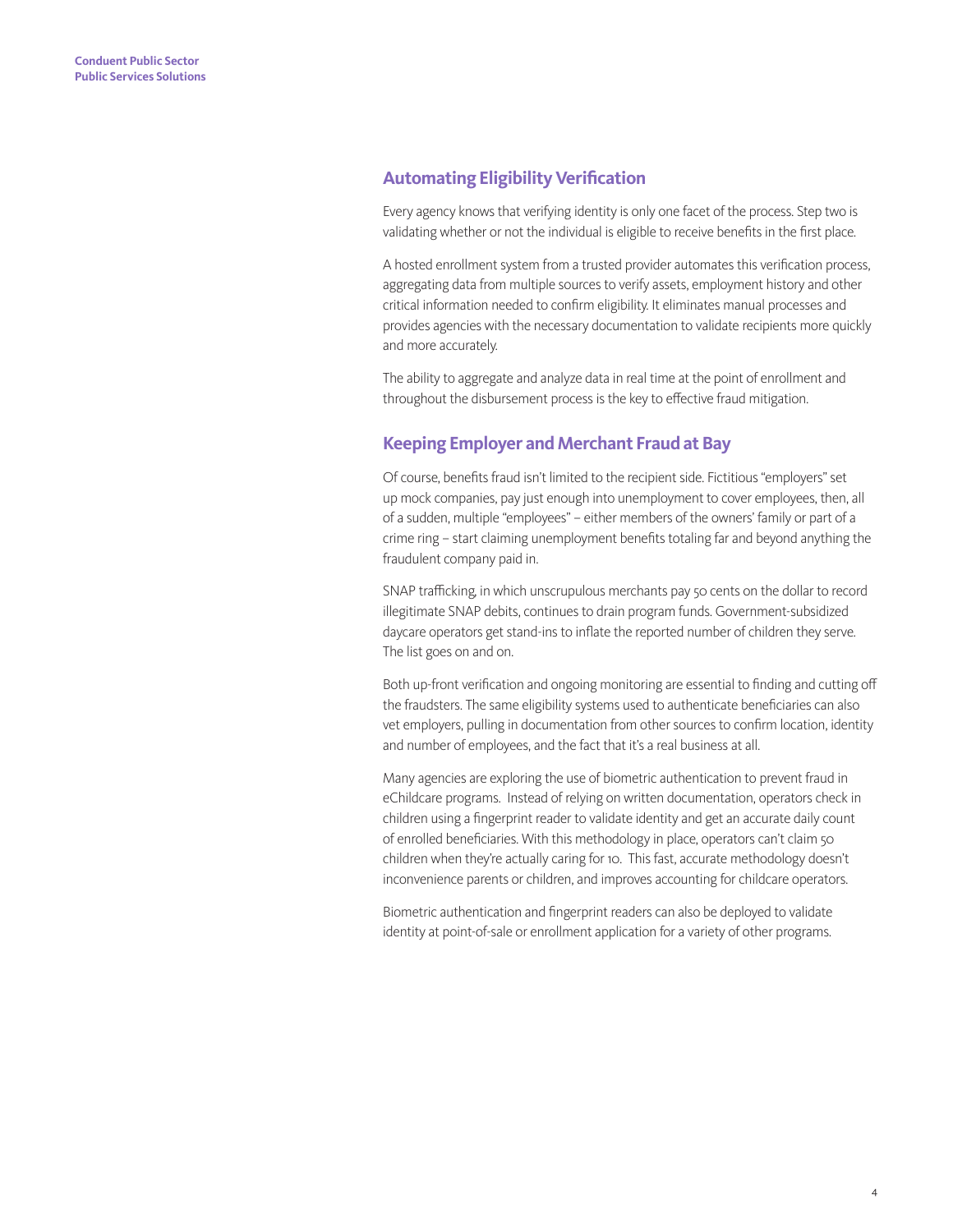# **Using Analytics and Mapping to Detect Suspicious Activity More Efficiently**

No matter what precautions you take, some perpetrators will always sneak into the system. The key to reducing loss is recognizing and investigating suspicious behavior as quickly as possible. Although EBT cards and other electronic payment methodologies are rich sources of transactional and behavior data, until recently, this vital information often went unused.

By mining the data produced by benefit card usage every day, and applying analytics to uncover suspicious activity quickly, agencies gain a powerful fraud-fighting weapon.

Whereas in the past, the analytic process took months and extra manpower, new analytic tools use advanced algorithms to monitor behaviors and patterns in real time, sending alerts of suspicious behavior, based on preset parameters, directly to the fraud team's desktops for follow up. Lengthy, overloaded reports are now replaced by streamlined onscreen dashboards that provide a cohesive view of activity for rapid response.

With the right solution, technology partner and online transactional databases, an agency's staff can run reports, queries and slice and dice data instantly – without ever leaving their desks. Not only does this agility enable agencies to identify and follow up on potential fraudulent activity faster, but do it without adding headcount.

For example, let's say an agency wants to investigate a specific merchant on Beach Street in Anywhere, USA. Using an analytics system with a geo-mapping feature, the staff member can pull up a list of every benefits recipient who has purchased something from that merchant in the past five weeks. After extracting this list, he or she can produce a list of items bought, and then rerun the query to identify where the different buyers live.

If everyone's buying the same items, or if multiple recipients are driving an inordinately long way to get to the store, chances are, there's something illegal going on.

Predictive analytics, in which data is modeled based on specific patterns, enable agencies to anticipate problems based on its own history. When similar characteristics arise, the system recognizes the pattern, and flags the activity for further review and action.

Has merchant activity dramatically increased or decreased? Has enrollment spiked beyond preset norms? Are multiple payments for different recipients going to a single bank account? With the right tools, your agency can automatically extract customized reports, identify situations that trigger alerts, and generate a list of cases that warrant further investigation. The important part is that you can do it all fast enough to prevent the theft from escalating.

As fraud increases, agencies are looking beyond their own state boundaries. By collaborating and sharing data with other states, agencies can cast a wider net on fraud prevention and, with their provider's help, identify instances in which multiple state programs paid the same individuals during the same months. This extended use of analytics has already paid off for states in a recent pilot program, pinpointing a multitude of discrepancies and preventing thousands in lost funds.

The net-net? In the case of fraud mitigation, knowledge is power, and the party with the best data wins.